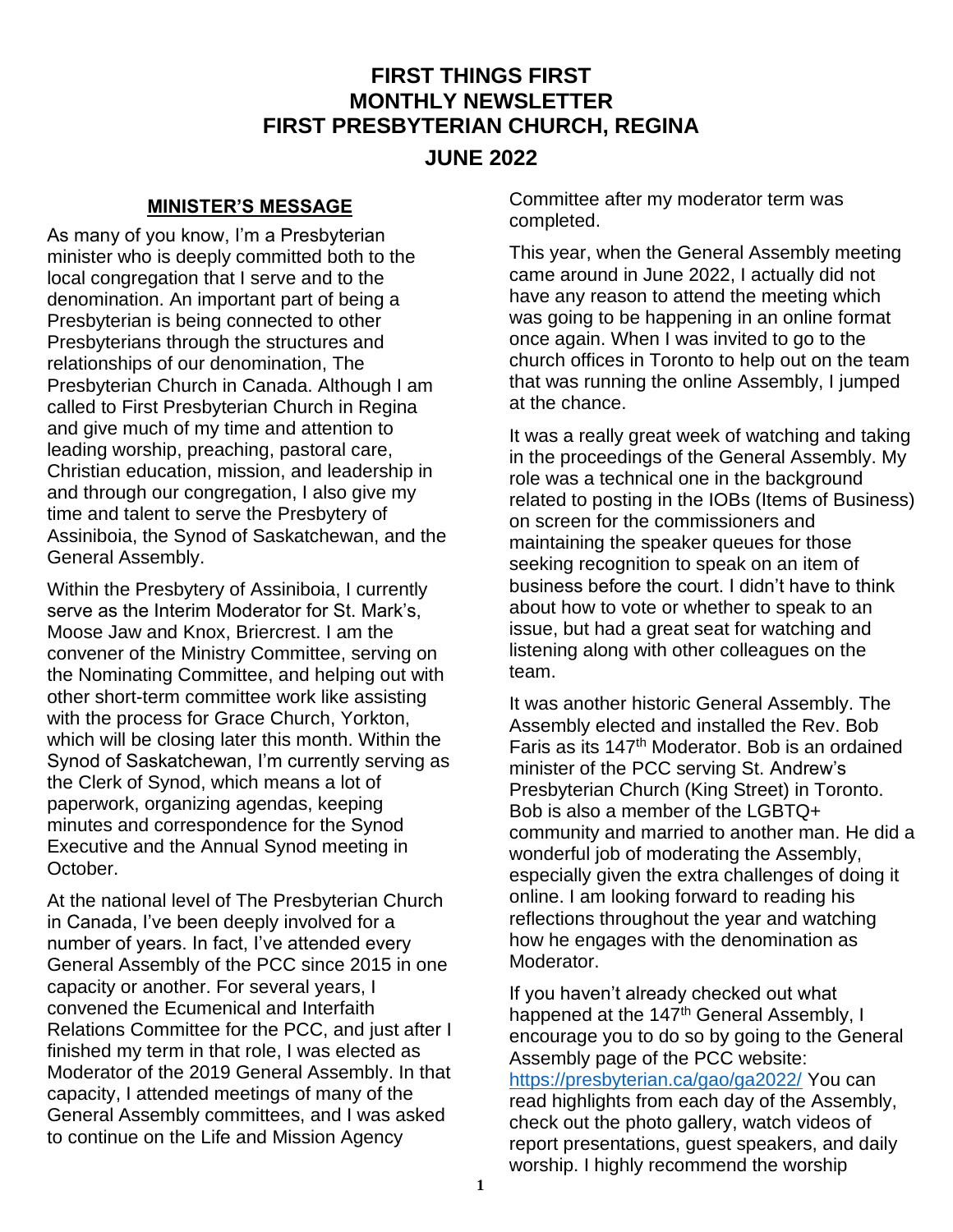services with the Rev. Paulette Brown as the preacher (particularly Wednesday morning's sermon).

We are blessed to belong to this connectional church that is The Presbyterian Church in Canada. Even when we struggle with differences and with making changes together, we stay together, discern God's will together, and are blessed by the relationships and partnerships that we share.

Rev. Amanda Currie

## **SESSION**

A number of decisions were made at the Session meeting this week:

- During July and August, we will not be serving refreshments in the gym following worship. We will resume in September.
- We encourage people to come to worship in person. Wearing masks is encouraged but not required.
- With new elders being admitted to the Session, some adjustments have been made to elders' districts. A "Meet your Elder" event will be held in the fall.
- Vacation Bible School (VBS) will be held July 4-7 at the church. Register your children now! Helpers and snacks are still needed.
- A "Welcome Back" potluck supper will be held Sept. 18 so mark your calendars now. Won't that be wonderful!
- New members will be received on June 26.
- First Church will be hosting the Interchurch Saturday Sandwich Lunch on Saturday, July 9 at First Baptist Church. Volunteers are needed. Contact Mary Jesse if you can help.
- The closing service for Grace Presbyterian Church, Yorkton will be held Saturday, June 25 at 3:00 pm. All are welcome.

Have a restful and relaxing summer!

Jo Szostak

## **REFUGEE SPONSORSHIP UPDATE**

Two weeks ago we received an email from Immigration, Refugees and Citizenship Canada (IRCC) requesting the completion of quarantine plans for the Mathiang/Thiey family. This is our first refugee family. In order to complete the quarantine plans we needed to have an address

where they would be able to quarantine for 14 days, so we decided to go ahead and rent a home for the family effective July 1. Our contact at PCC said that first the quarantine plans need to be approved, then travel arrangements would need to be made. Usually, she said, when we receive an email with arrival information it will still be 3-4 weeks before they actually arrive. So we anticipate that it would likely be at least be mid-July before they come and possibly later. We have rented a half-duplex at 1435 Rupert St. The landlord will do some work the second week of July - painting, etc. Then we will move furniture in during the third week of July and get things set up and ready.

Through generous contributions over the last few years, we have 3/4 of the money we need for this family. However, we still need about \$20,000 to meet our budget for the first year, so your contributions would be appreciated over the next few months.

Jo Szostak Refugee Committee

## **MISSION & OUTREACH**

- RIIS Commemorative Association is hosting its first Flower Day and feast on Tuesday, June 21 beginning at noon. Flower Day is a time to clean the cemetery space and finish with a feast. Bring your gloves, garbage bags, garden pruners, and whipper snipper for refreshing the cemetery. Stay for the feast and bring your own plate, bowls, utensils, and cup, and a blanket to sit on. Feast items such as fruit, bottled water or juice, vegetable soup, and bannock are welcome. All are welcome. Location: Pinkie Road north of Dewdney Ave, just south of the train tracks.
- First Church is hosting the Interchurch Saturday Lunch program on Saturday, July 9 and we need your help! Several Regina churches co-operate together to provide 200 bagged lunches for people in the city who are chronically hungry. If you can give two hours of time on July 9, we need 3-4 people to make sandwiches in our church kitchen, and another 7 or 8 to help assemble lunches, hand out meals, visit with guests, and set-up and take-down tables and chairs. Please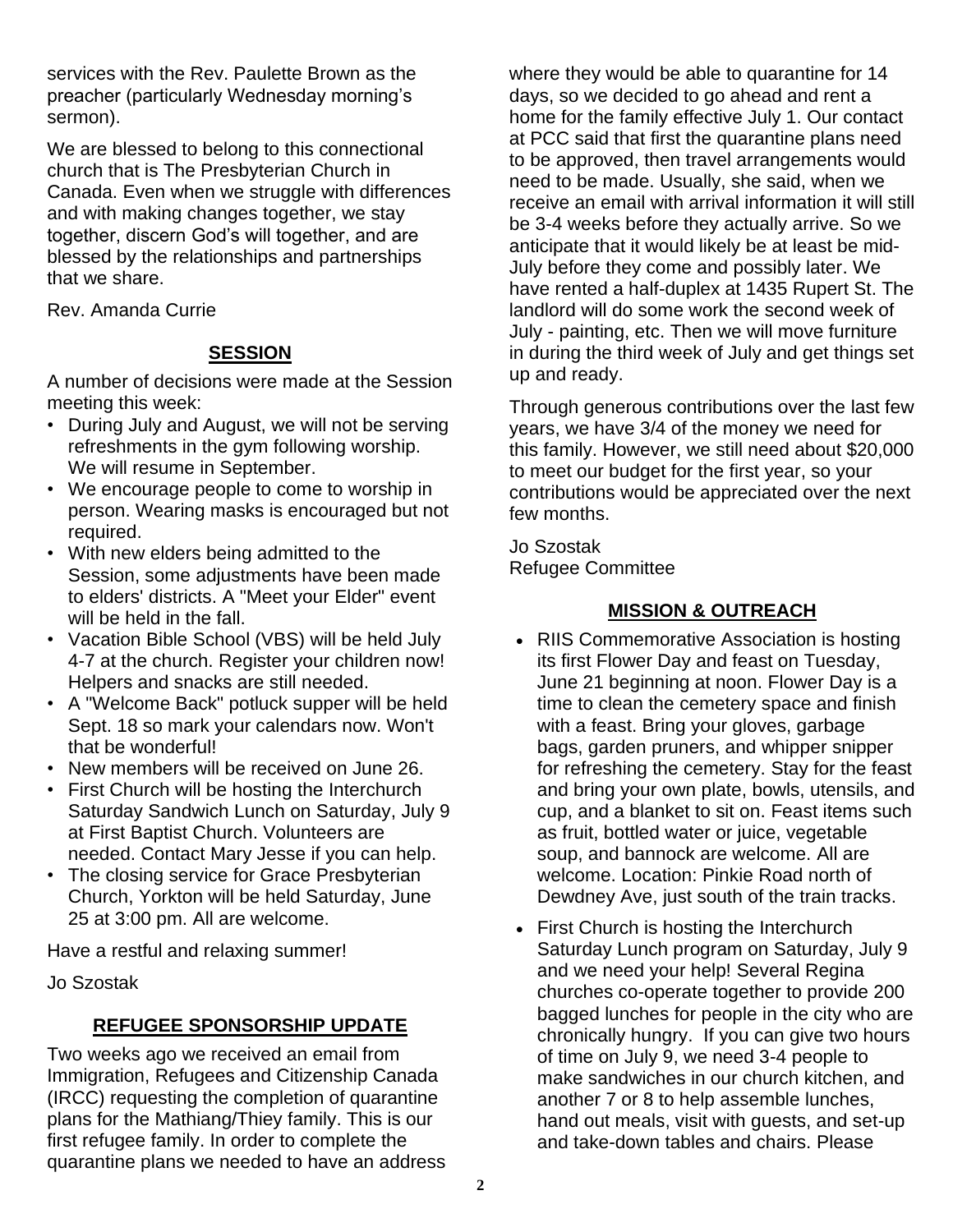contact Mary Jesse [\(marycjesse@gmail.com](mailto:marycjesse@gmail.com) or 306-570-8662) if you can help.

• Many thanks for your generous response to the Camp Christopher Furnace Fundraiser. You contributed \$1,760 for this project.

Mary Jesse Mission & Outreach Convener

## **BOARD OF MANAGERS**

We have received word from the engineers that there has been no shifting in the foundation over the past year. That is great news!

Our caretaker, Bob Dempsey, will be taking holidays in August. The Board needs to hire someone to clean the sanctuary, office and bathrooms during August. Cleaning in the sanctuary and office would involve vacuuming and dusting and would preferably be done on Friday or Saturday so the sanctuary is clean for Sunday. Payment will be \$100 per week. If you are interested, or know someone who might like this job, please contact the church office.

Summer is always a challenging time to meet our financial commitments. Many people are on holiday, but we still have payroll and bills to pay. You are encouraged to continue your regular offering through the summer - either in person, by cheque mailed to the office, or e-transfer to [firstpresreginaoffering@gmail.com.](mailto:firstpresreginaoffering@gmail.com)

Thanks and have a great summer!

## **MISSIONAL LEADERSHIP**

What does it mean to be a missional church? To help with God's mission in the world - to care for the earth and all of its creatures and to bring peace, justice and reconciliation to all. The Centre for Missional Leadership at St. Andrew's Hall is offering a course in Missional Leadership beginning in September. Through 4 Saturday sessions throughout the year, you would explore what it means to be missional and ways to carry that out in a practical sense.

Anyone interested is invited to join a group from First. Check the website:

[https://www.standrews.edu/cml/certificate-in](https://www.standrews.edu/cml/certificate-in-missional-leadership/)[missional-leadership/](https://www.standrews.edu/cml/certificate-in-missional-leadership/)

Contact Jo Szostak if you are interested or would like more information.

Jo Szostak Congregational and Mission Development **Coordinator** Synod of Saskatchewan

## **VACATION BIBLE SCHOOL: Wilderness Escape**

Parents & kids! Please mark your calendars and



plan to attend VBS at First Church from Monday to Thursday, July 4 - 7, 9 a.m. to 12 noon. Register online at [https://vbspro.events/p/events/27359d.](https://vbspro.events/p/events/27359d)

There are registrations forms and information on the table in the narthex. Please take an invitation for a friend!

We do need some volunteers for this event;



helpers during the week and

people willing to provide snacks. Thank you!

## **Summer Calendar**

June 18 10:00 am Presbytery Meeting (Zoom)

|                    | June 19 10:30 am                   | Worship                         |  |
|--------------------|------------------------------------|---------------------------------|--|
|                    |                                    | <b>Ordination of New Elders</b> |  |
|                    | 11:45 am                           | <b>Celebration Coffee Hour</b>  |  |
|                    |                                    | With treats and activities!     |  |
| June 22            | $7:00 \text{ pm}$                  | Book Club (Zoom)                |  |
|                    | June 23 7:30 pm                    | <b>Choir Practice</b>           |  |
| June 25            | $3:00$ pm                          | <b>Closing Service</b>          |  |
|                    |                                    | Grace Church, Yorkton           |  |
| June 26            | 10:30 am                           | Worship                         |  |
|                    | Baptism & Reception of New Members |                                 |  |
|                    | 11:45 am                           | Coffee Hour                     |  |
| June 29            | 1:00 pm                            | <b>Memorial Service for</b>     |  |
|                    |                                    | <b>Betty Green at</b>           |  |
|                    |                                    | <b>Speers Funeral Chapel</b>    |  |
| July 3             | 10:30 am Worship                   |                                 |  |
|                    |                                    | Synod Summer Student preaching  |  |
| <b>July 4-7</b>    | 9 am - 12 pm Vacation Bible School |                                 |  |
| July 9             | <b>First Presbyterian hosts</b>    |                                 |  |
|                    | Saturday Bag Lunch Program         |                                 |  |
|                    | at First Baptist Church            |                                 |  |
| I. I. . <i>A</i> A | .                                  |                                 |  |

**July 10 10:30 am Worship**